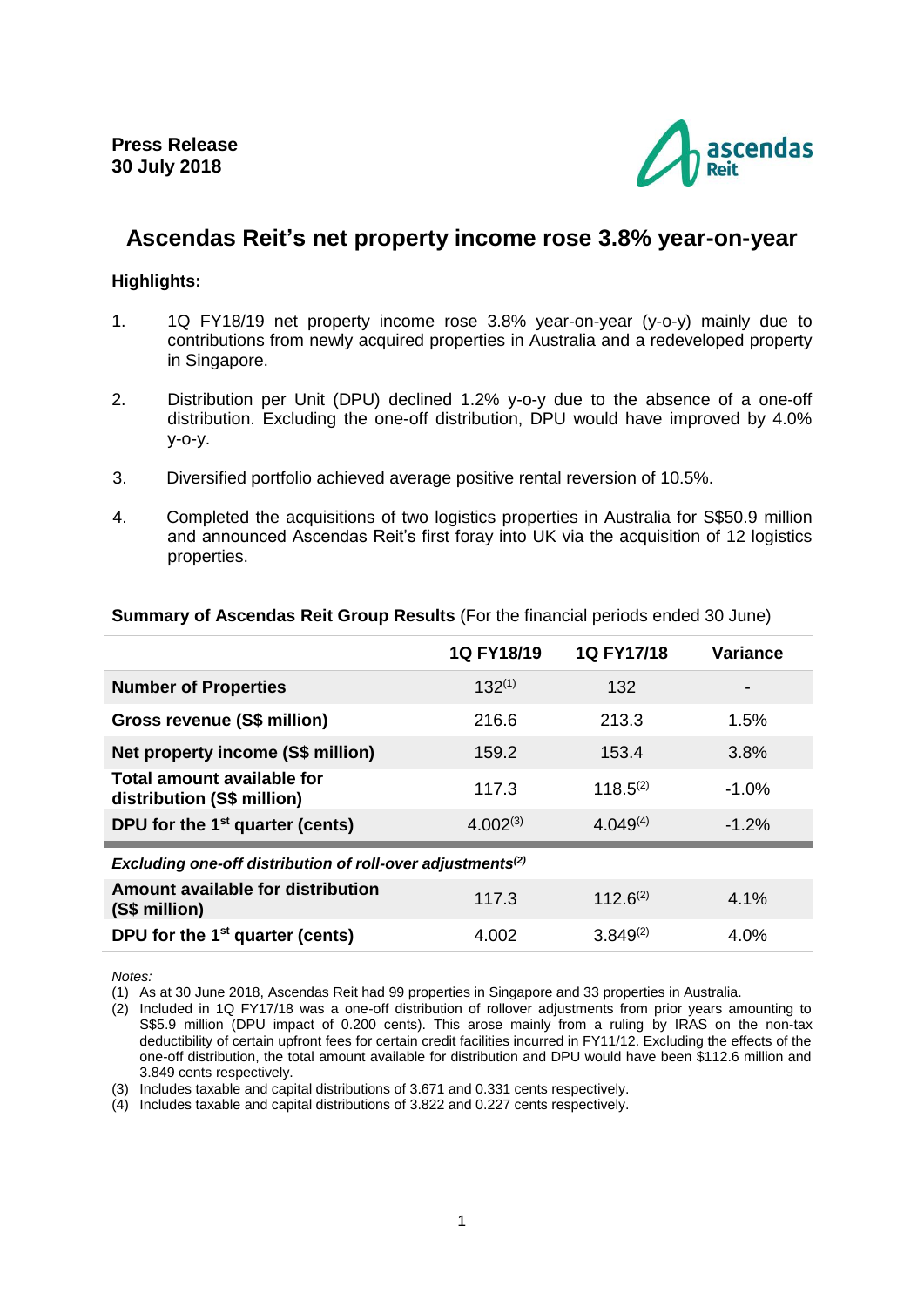

*30 July 2018, Singapore* – The Board of Directors of Ascendas Funds Management (S) Limited (the Manager), the Manager of Ascendas Real Estate Investment Trust (Ascendas Reit), is pleased to report that 1Q FY18/19 net property income (NPI) rose by 3.8% y-o-y to S\$159.2 million mainly attributable to contributions from newly acquired properties, 100 Wickham Street and 108 Wickham Street in Brisbane, Australia, and a redeveloped property, 50 Kallang Avenue in Singapore.

Lower property operating expenses (-4.2% y-o-y) also contributed to the higher NPI as property tax expense were reduced due to retrospective downward revisions in the annual value of certain properties.

Amount available for distribution declined by 1.0% y-o-y to S\$117.3 million as a result of a one-off distribution made in 1Q FY17/18 relating to the non-deductibility of certain upfront financing fees incurred in FY11/12<sup>1</sup>. Excluding the one-off distribution, amount available for distribution would have increased by 4.1% y-o-y and DPU would have rose 4.0% y-o-y to 4.002 cents.

Mr William Tay, Chief Executive Officer and Executive Director of the Manager said, "We are pleased to start the new financial year on a positive note amidst challenging market conditions in Singapore. During the quarter, we completed two acquisitions in Australia and a redevelopment project in Singapore worth S\$112.3 million. At the same time, we look forward to completing our maiden investment of 12 logistics properties in the UK worth S\$373.2 million, which will improve the quality and diversity of Ascendas Reit's earnings."

## **Value-adding Investments**

<u>.</u>

During the quarter, the Manager continued to deepen its presence in Australia through the acquisition of two freehold logistics properties in Melbourne, Australia for A\$50.2 million (S\$50.9 million) 2 . These acquisitions are in line with the Manager's objectives to expand its footprint in locations with favourable market dynamics.

<sup>1</sup> The one-off distribution relating to rollover adjustments from prior years amounted to S\$5.9 million in 1Q FY17/18. This arose mainly from a ruling by IRAS on the non-tax deductibility of certain upfront fees for certain credit facilities incurred in FY11/12. <sup>2</sup> Based on exchange rate of A\$1.00: S\$1.0099 as at 30 June 2018.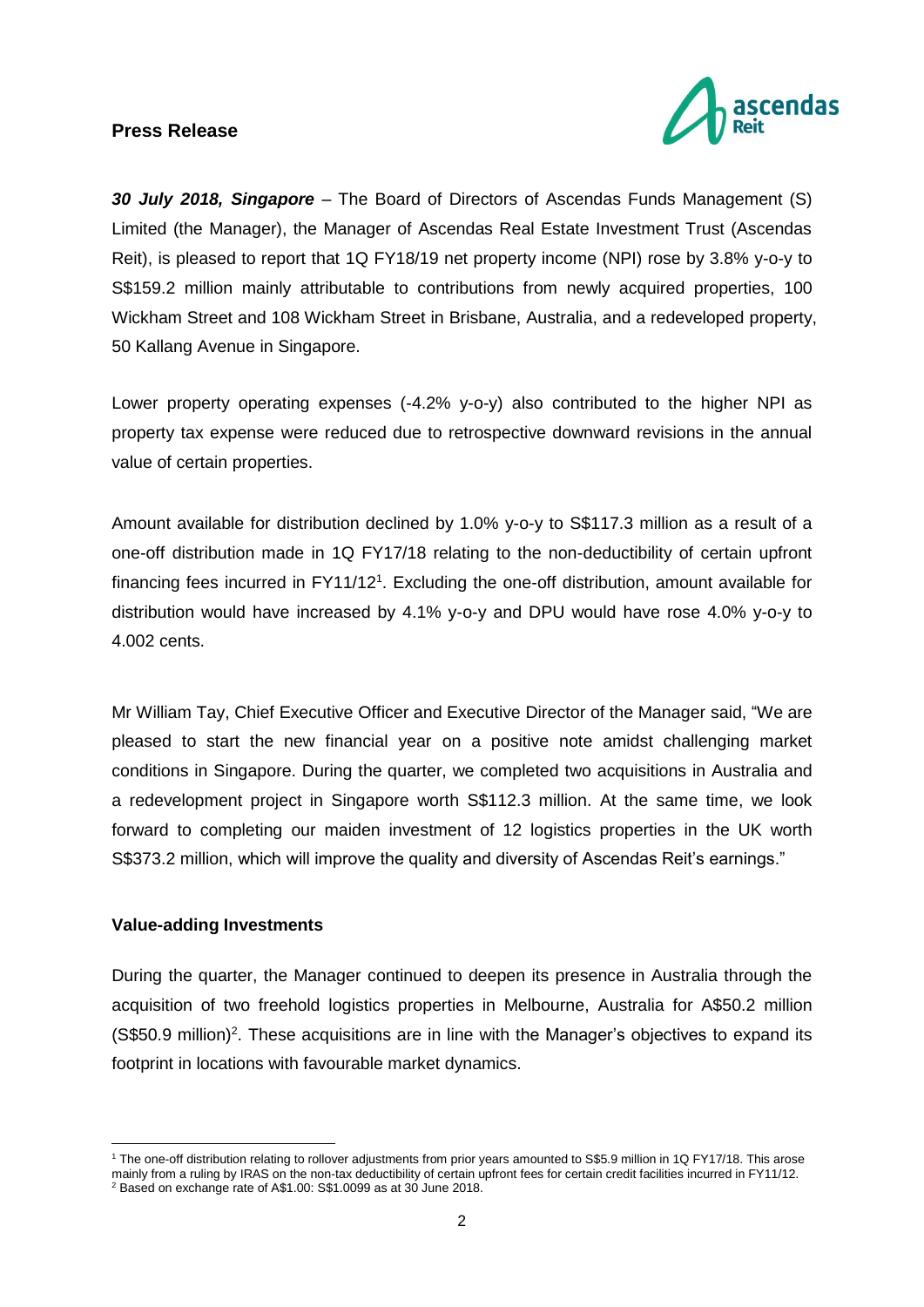

- 1) No. 169-177 Australis Drive has a lettable floor area of 31,408 sq m and is situated in West Park Industrial Estate in the established industrial precinct of Derrimut. The property is approximately 16 kilometres (km) west of the Melbourne Central Business District (CBD) and is accessible via the Western Ring Road, the Wester Freeway and the Princes Freeway. The property was acquired on 4 June 2018 for A\$34.0 million<sup>3</sup> (S\$34.5 million)<sup>4</sup> from Abacus Funds Management and is 100% occupied by three tenants, namely, Hitachi Transport System, United Wholesalers and HB Commerce.
- 2) No. 1314 Ferntree Gully Drive is located in Scoresby, a strategic location in Melbourne's eastern suburbs, approximately 30 km east of the Melbourne CBD. The property is serviced by the Eastlink Arterial and Monash Highway and is a popular location amongst industrial and commercial users due to the surrounding population and workforce. The property has a lettable area of 16,134 sq m and was acquired on 26 June 2018 from Brian Davis Investments Pty Ltd for A\$16.2 million<sup>5</sup> (S\$16.4 million<sup>6</sup>) with vacant possession. The vendor has provided a fixed rental guarantee for the vacant space and the Manager is actively marketing the space.

Asset enhancement and redevelopment projects, such as the upgrading of building specifications and maximisation of plot ratio, are undertaken to enhance the returns of Ascendas Reit's existing portfolio. In 1Q FY18/19, the Manager completed the redevelopment of 20 Tuas Avenue 1, a ramp-up logistics property for S\$61.4 million as well as asset enhancements initiatives at 21 Changi South Avenue 2, KA Centre, KA Place and 1 Jalan Kilang worth S\$12.3 million.

The Manager is currently undertaking three asset enhancement initiatives worth approximately S\$26.1 million. They include Aperia (an integrated mixed development property), Nordic European Centre (a business park property) and 138 Depot Road (a highspecifications industrial property).

<u>.</u>

<sup>&</sup>lt;sup>3</sup> The purchase consideration of A\$34.0 million includes outstanding incentives reimbursed by the vendor. Ascendas Reit is expected to incur an estimated total transaction cost of A\$2.3 million (S\$2.4 million) which includes stamp duty, professional advisory fees, and acquisition fees payable to the Manager (being 1% of the purchase consideration of A\$34.0 million, which amounts to approximately A\$0.34 million (S\$0.35 million).

<sup>4</sup> Based on exchange rate of A\$1.00: S\$1.0133 as announced 23 April 2018.

<sup>5</sup> Includes rental guarantee provided by the vendor.

<sup>6</sup> Based on exchange rate of A\$1.00: S\$1.0099 as at 30 June 2018.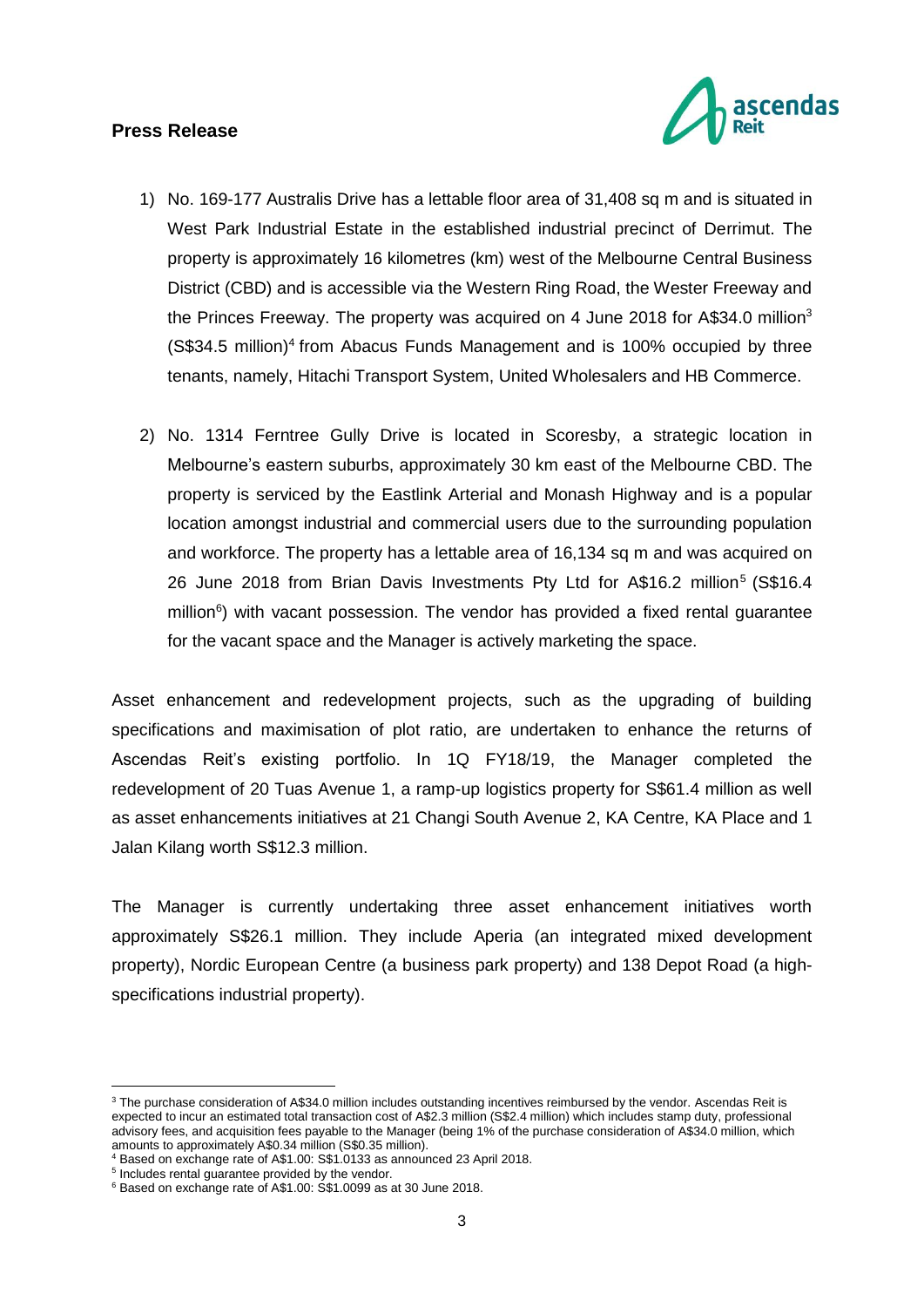

### **Proposed Acquisition in the United Kingdom**

On 26 July 2018, the Manager announced its first foray into the United Kingdom (UK). The proposed acquisition comprises a portfolio of 12 freehold<sup>7</sup> logistics properties for an agreed portfolio value of £207.27 million (S\$373.15 million<sup>8</sup>). The 12 properties are strategically located in established distribution centres with good connections to core urban areas. Ascendas Reit will be well-poised to capitalise on the growing demand for supply chain and logistics services in the UK as a result of the booming e-commerce activities. The proposed acquisition is expected to complete in 2Q FY18/19<sup>9</sup>.

## **Capital Recycling**

In line with the Manager's proactive asset management strategy to redeploy capital and optimise returns for Unitholders, 30 Old Toh Tuck Road, a logistics property located in the western part of Singapore, was divested to Soon Bee Huat Trading Pte Ltd for S\$24.0 million on 30 April 2018.

On 20 July 2018 (within 2Q FY18/19), Ascendas Reit entered into a sale and purchase agreement with Y K Toh Marketing (S) Pte Ltd for the sale of No. 41 Changi South Avenue 2, a light industrial property located in the eastern part of Singapore for S\$13.58 million. The proposed sale price is 0.6% higher than the original purchase price of S\$13.5 million and 17.0% higher than the market valuation of the property of S\$11.6 million<sup>10</sup> as at 31 March 2018. The divestment is expected to complete in 2Q FY18/19.

### **A Well Diversified and Resilient Portfolio**

Ascendas Reit has a well-diversified portfolio comprising properties across five industrial sub-segments<sup>11</sup>. As at 30 June 2018, the customer base of about 1,310 tenants is spread

1

<sup>&</sup>lt;sup>7</sup> Includes freehold and 999-year leasehold land.

<sup>8</sup> Based on exchange rate of £1.00: S\$1.8003 as at 29 June 2018

<sup>9</sup> For more information, please refer to the announcement "Proposed Acquisition of UK Logistics Portfolio" on 26 July 2018.

<sup>10</sup> The valuation was commissioned by the Manager and HSBC Institutional Trust Services (Singapore) Limited (in its capacity as trustee of Ascendas Reit), and was carried out by Savills Valuation and Professional Services (S) Pte Ltd using the capitalisation approach and discounted cash flow approach.

<sup>&</sup>lt;sup>11</sup> The five major industrial sub-segments are (1) business & science park/suburban office, (2) integrated development, amenities & retail, (3) high-specifications industrial properties/data centres, (4) light industrial properties/flatted factories and (5) logistics & distribution centres.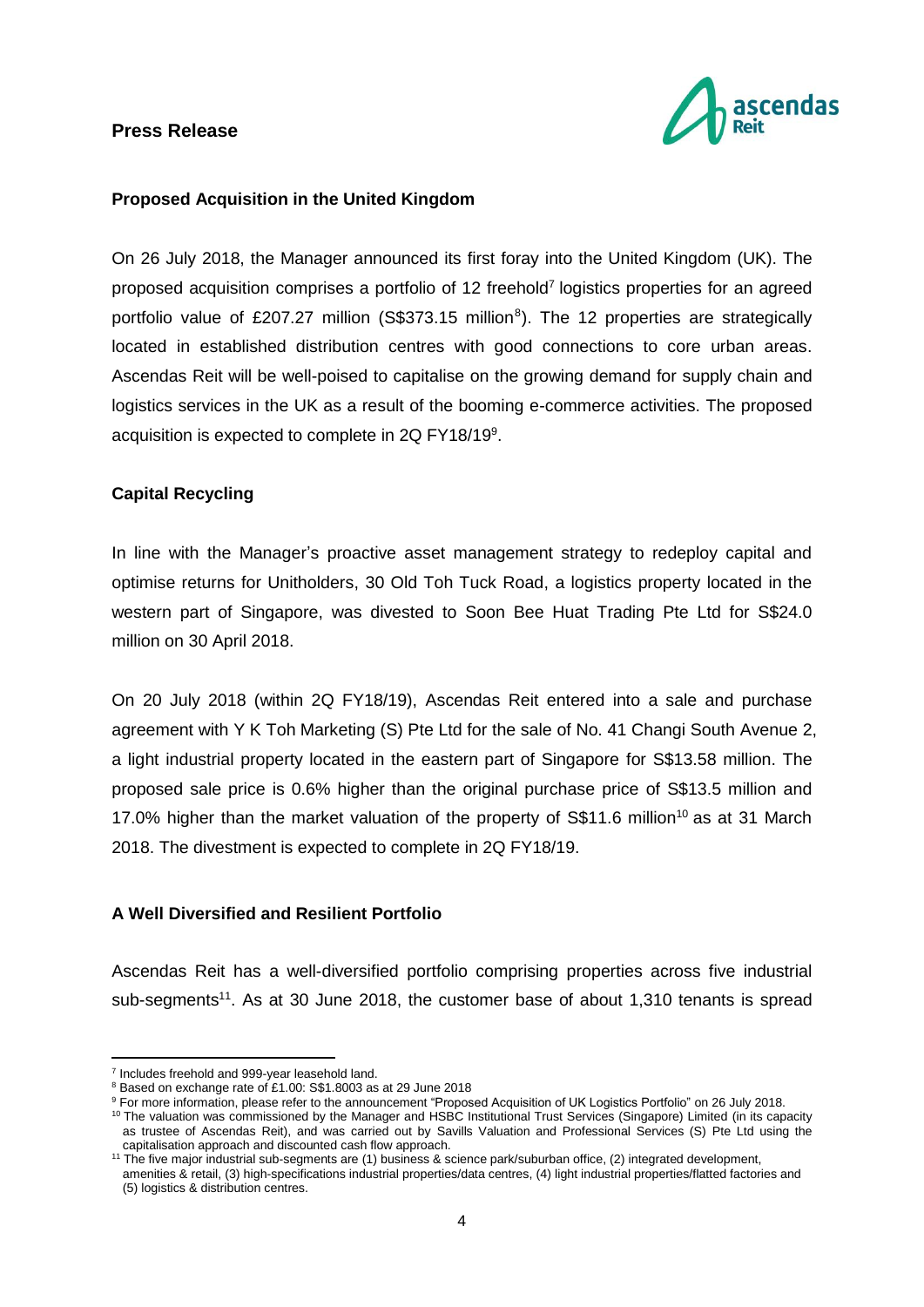

over 99 properties in Singapore and 33 properties in Australia. Singapore accounts for 84% of Ascendas Reit's portfolio by asset value while Australia makes up the remaining 16%.

No single property accounts for more than 5.4% of Ascendas Reit's monthly gross revenue. The stability of Ascendas Reit's future performance is underpinned by the diversity and depth of its portfolio.

Ascendas Reit's portfolio comprises 23.9% of single-tenant buildings and 76.1% of multitenant buildings by asset value. The portfolio has a weighted average lease expiry of about 4.1 years.

Overall portfolio occupancy rate declined to 90.5% from 91.5% a quarter ago. The Singapore portfolio occupancy rate declined to 88.1% (31 March 2018: 89.5%) dragged down by the newly completed redevelopment at 20 Tuas Avenue 1, which was 51.1% occupied<sup>12</sup> as at 30 June 2018. Non-renewals at SB Building and No. 31 International Business Park also contributed to the lower portfolio occupancy rate. The Australian portfolio maintained a high occupancy rate of 98.6% (31 March 2018: 98.5%).

Rental reversion <sup>13</sup> of about +10.5% was achieved for renewed leases in multi-tenant buildings in Singapore during 1Q FY18/19.

Based on new leases signed, tenants from the transport and storage sector accounted for the largest proportion of new demand by gross revenue in 1Q FY18/19 (46.7%).

About 9.3% of Ascendas Reit's gross revenue will be due for renewal in FY18/19. Of these expiring leases, 0.8% are from single-tenant buildings and 8.5% are from multi-tenant buildings. The Manager has been proactively working on the renewal of the leases and marketing the vacant space to maximise returns from its portfolio.

1

<sup>&</sup>lt;sup>12</sup> With another 40.0% of space pre-committed.

<sup>&</sup>lt;sup>13</sup> Percentage change of the average gross rent over the lease period of the renewed leases against the preceding average gross rent from lease start date. Takes into account renewed leases that were signed in 1Q FY18/19 and average gross rents are weighted by area renewed.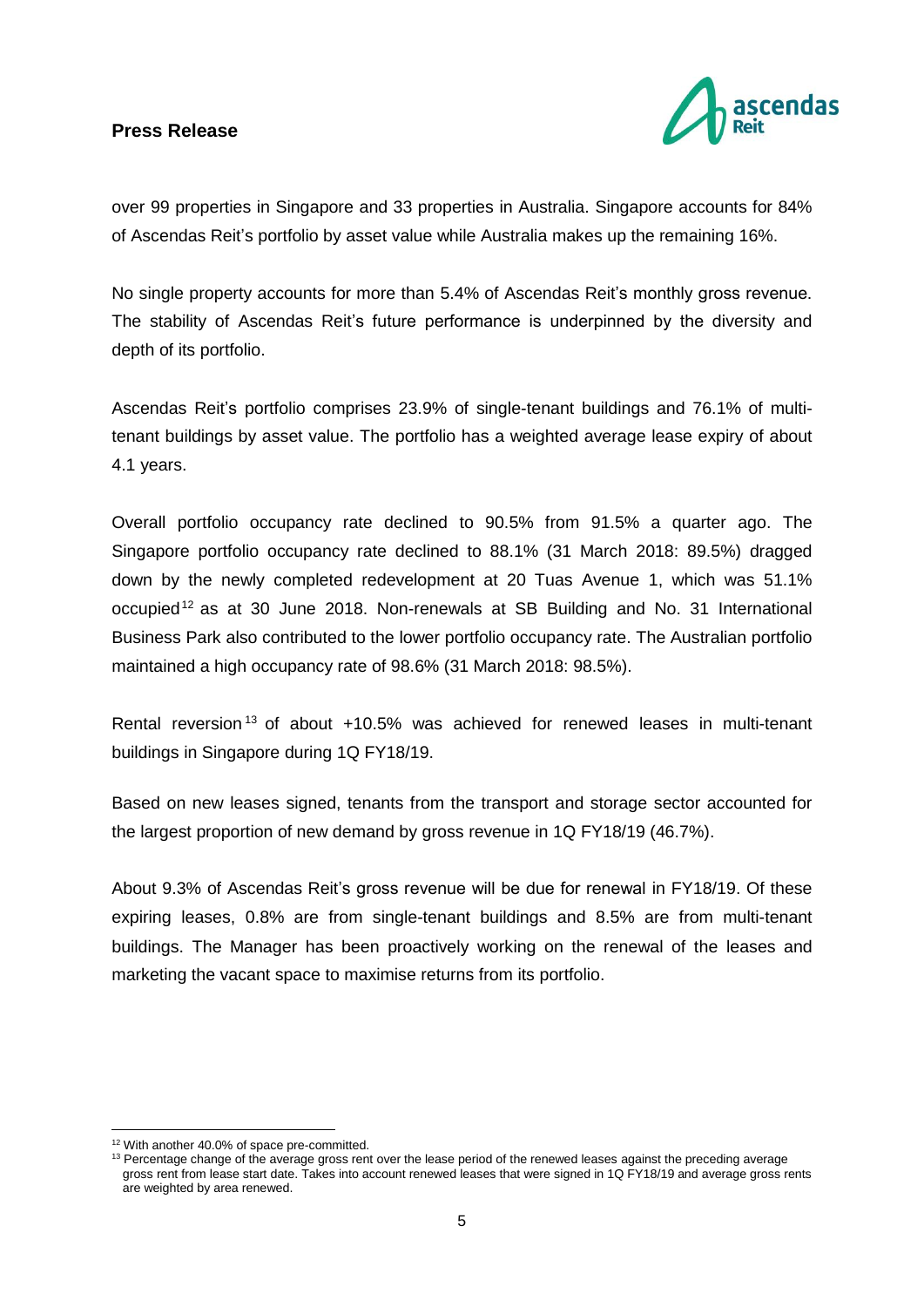

#### **Proactive Capital Management**

As at 30 June 2018, aggregate leverage stood at 35.7% and weighted average all-in cost of borrowing at 2.9%. About 72.4% (4Q FY17/18: 71.9%) of Ascendas Reit's borrowings are on fixed rates for an average term of 3.4 years.

The debt maturity profile remains well-spread and weighted average tenure of debt outstanding is 3.4 years.

During the quarter, Moody's upgraded its credit rating outlook for Ascendas Reit to A3 positive from A3 stable.

## **Outlook for FY18/19**

Global economic growth has been more broad-based. In particular, global trade and industrial production have strengthened. However, the escalating trade tensions between the US and China continue to be one of the key uncertainties surrounding the global outlook.

Financial markets remained volatile. Interest rates are widely expected to continue rising in the months ahead. We are well positioned to mitigate the impact of interest rate increases and maintain an optimal financial position.

#### **Singapore**

In 2Q 2018, the Singapore economy expanded by 3.8% y-o-y, driven by the manufacturing sector which grew by 8.6% y-o-y. The Ministry of Trade and Industry expects the Singapore economy to grow between 2.5% to 3.5% in 2018, moderating from 3.6% in 2017.

On the back of healthy macro-economic data and the tapering off of new industrial property supply, there are market expectations of a gradual recovery of the industrial property market. Although leasing enquiries have improved in recent months, businesses are still cautious and some are still consolidating and right-sizing.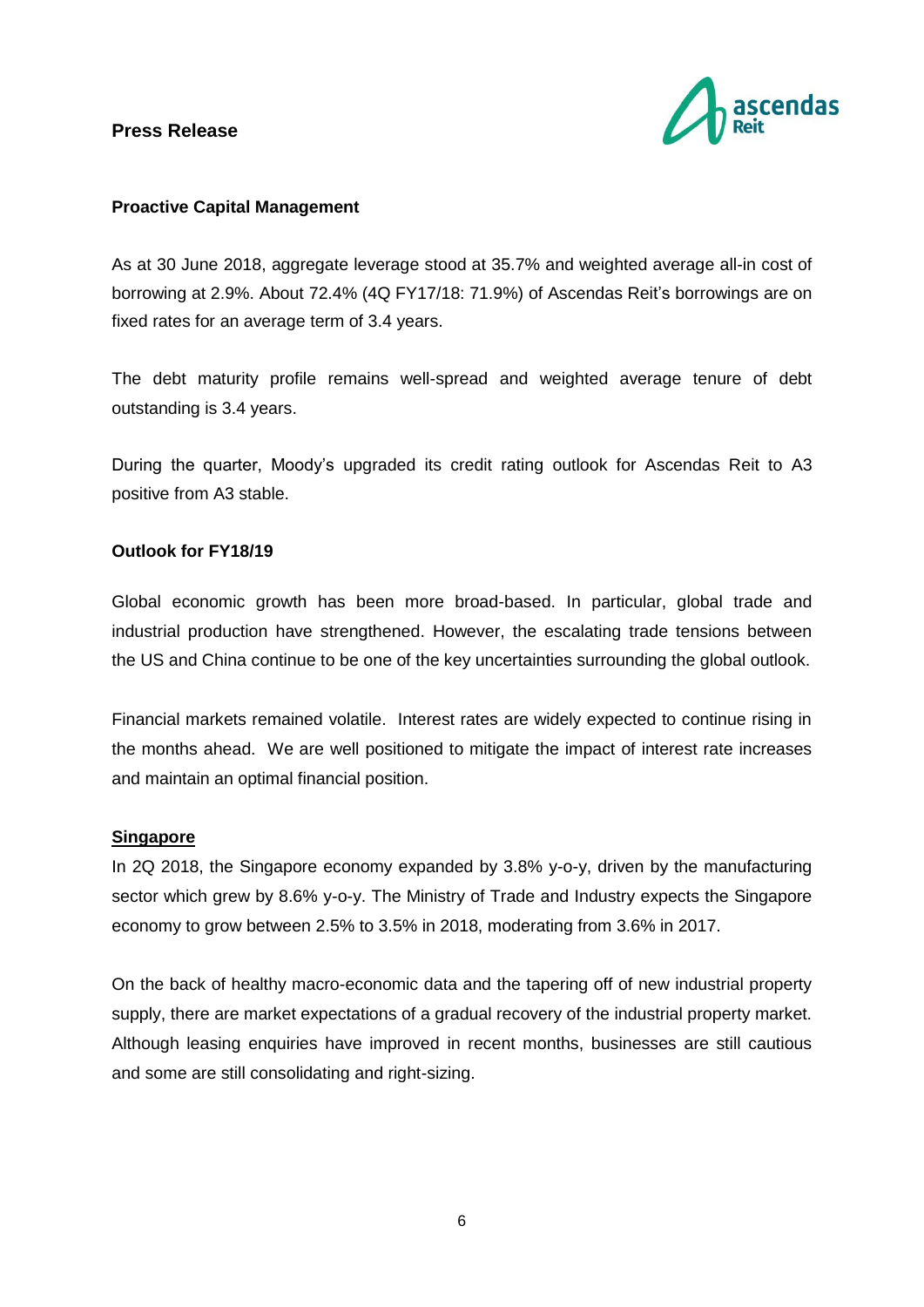

## **Australia**

In Australia, the economy grew by 3.1% y-o-y in 1Q 2018. Higher non-mining investment and public infrastructure investment continued to support economic growth. Consensus GDP growth forecast for 2018 is 2.8% y-o-y, higher than the 2.4% y-o-y growth achieved in 2017 (source: Bloomberg).

The investment landscape in Australia continues to strengthen with increasing interest from investors for industrial properties. The recently-acquired logistics properties such as 169-177 Australis Drive and 1314 Ferntree Gully Drive will further augment Australia's DPU contribution.

## **United Kingdom**

The proposed acquisition of a portfolio of 12 logistics properties in the United Kingdom (UK) worth S\$373.15 million is expected to complete in 2Q FY18/19. This will enhance Ascendas Reit's AUM by 4% to S\$10.5 billion. Stable returns are expected based on its long weighted average lease to expiry of 14.6 years. The Manager will continue to explore opportunities to expand its presence in the UK.

- End –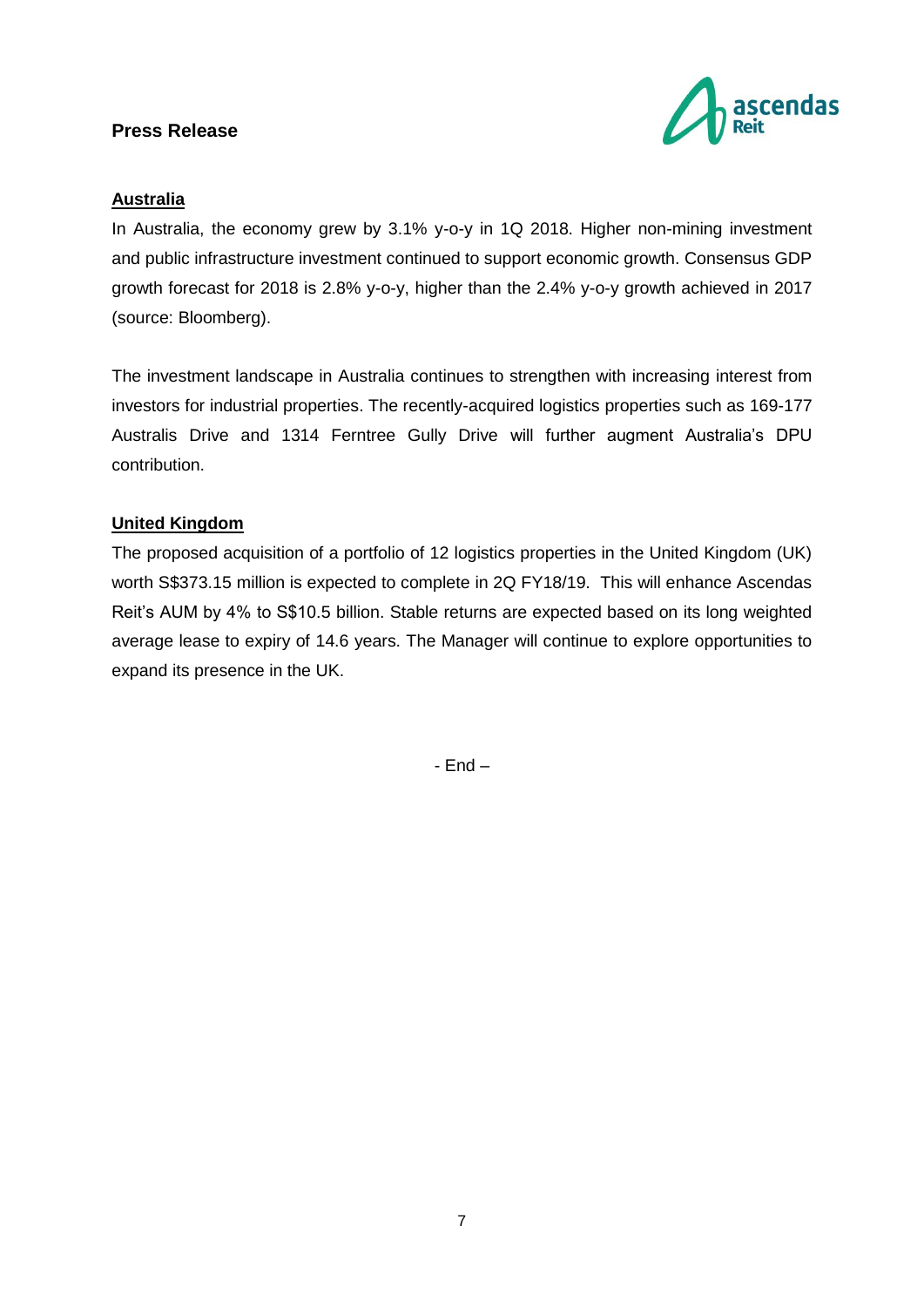

#### **About Ascendas Reit (**[www.ascendas-reit.com](http://www.ascendas-reit.com/)**)**

Ascendas Reit is Singapore's first and largest listed business space and industrial real estate investment trust. As at 30 June 2018, total assets were about S\$10.4 billion, comprising 99 properties in Singapore and 33 properties in Australia. The portfolio includes business and science park/suburban office properties, hi-specs industrial properties, light industrial properties, logistics and distribution centres, integrated development, amenities and retail properties. These properties house a tenant base of around 1,310 international and local companies from a wide range of industries and activities, including research and development, life sciences, information technology, engineering, light manufacturing, logistics service providers, electronics, telecommunications, manufacturing services and back-room office support in service industries. Major tenants include Singtel, DSO National Laboratories, DBS, Citibank, Wesfarmers, JPMorgan, Ceva Logistics and Biomedical Sciences Institutes, to name a few.

Ascendas Reit is listed in several indices. These include the FTSE Straits Times Index, the Morgan Stanley Capital International, Inc (MSCI) Index, the European Public Real Estate Association/National Association of Real Estate Investment Trusts (EPRA/NAREIT) Global Real Estate Index and Global Property Research (GPR) Asia 250. Ascendas Reit has an issuer rating of "A3" by Moody's Investors Service.

Ascendas Reit is managed by Ascendas Funds Management (S) Limited, a wholly-owned subsidiary of the Singapore-based Ascendas-Singbridge Group. Ascendas REIT Australia and its sub-trusts, are managed by Ascendas Funds Management (Australia) Pty Ltd, which is a wholly-owned subsidiary of Ascendas Funds Management (S) Limited.

#### **About Ascendas-Singbridge Group (**[www.ascendas-singbridge.com](http://www.ascendas-singbridge.com/)**)**

Ascendas-Singbridge Group is Asia's leading sustainable urban development and business space solutions provider with Assets Under Management exceeding S\$20 billion.

Jointly owned by Temasek Holdings and JTC Corporation through a 51:49 partnership, the Group undertakes urbanisation projects spanning townships, mixed-use developments and business/industrial parks. Headquartered in Singapore, Ascendas-Singbridge has projects in 28 cities across 9 countries in Asia, including Australia, China, India, Indonesia, Singapore and South Korea.

Ascendas-Singbridge holds commercial, hospitality and industrial assets across Asia Pacific. It has a substantial interest in and also manages three Singapore-listed funds under its subsidiary Ascendas, namely Ascendas Reit (a Straits Times Index component stock), Ascendas India Trust and Ascendas Hospitality Trust. Besides these listed funds, it also manages a series of private real estate funds.

For enquiries, please contact:

Yeow Kit Peng (Ms) Head, Capital Markets & Corporate Development Ascendas Funds Management (S) Ltd Tel: +65 6508 8822 Email: [kitpeng.yeow@ascendas-singbridge.com](mailto:kitpeng.yeow@ascendas-singbridge.com)

Wylyn Liu (Ms) Senior Manager, Investor Relations & **Communications** Ascendas Funds Management (S) Ltd Tel: +65 6508 8840 Email: [wylyn.liu@ascendas-singbridge.com](mailto:wylyn.liu@ascendas-singbridge.com)